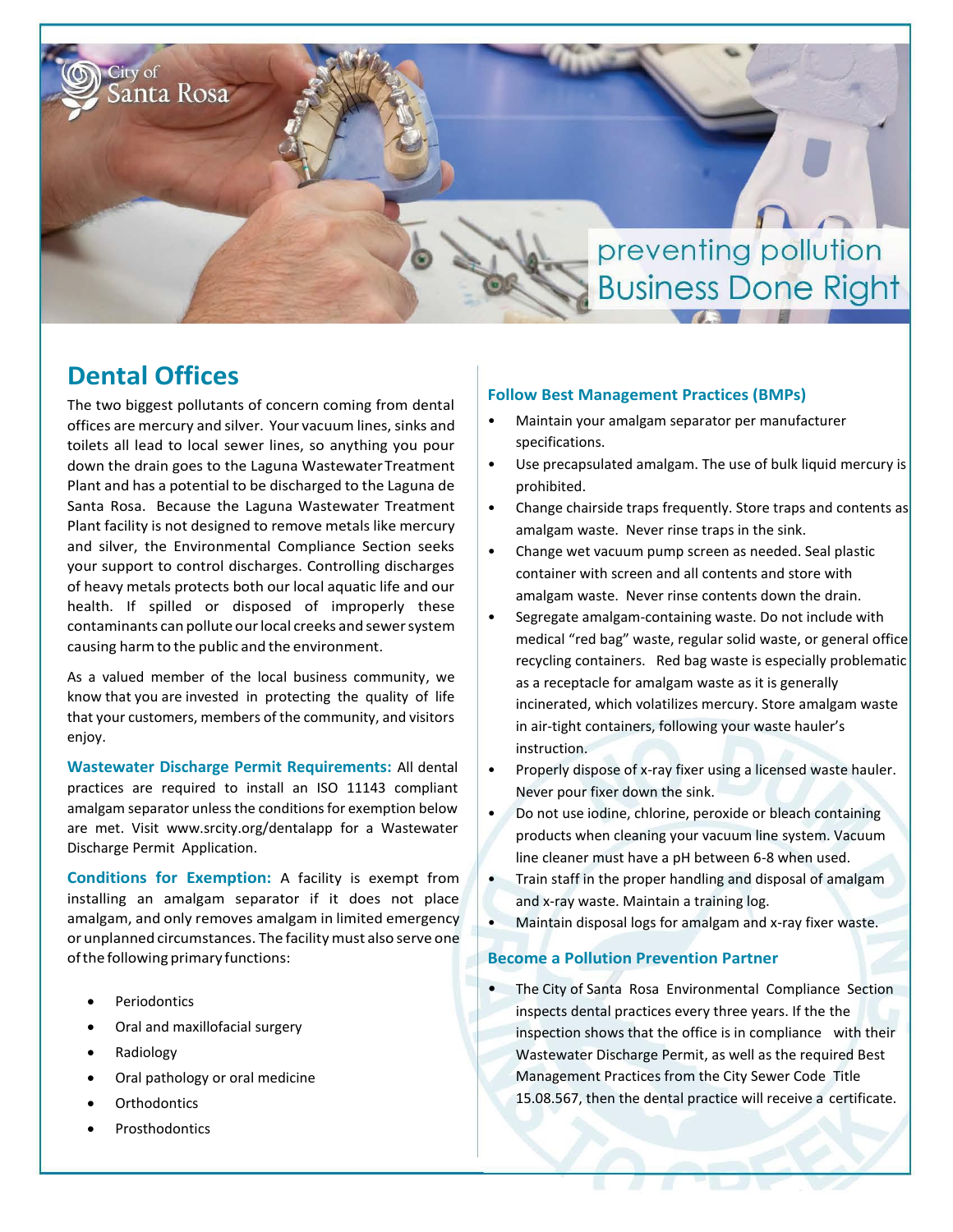#### **Santa Rosa Contact Information**

- For more information about obtaining a Wastewater Discharge Permit call the Environmental Compliance Section at (707) 543-3369 or visit [www.srcity.org/](http://www.srcity.org/) envcompliance.
- For proper disposal questions on hazardous materials and recycling call the Eco-Desk at (707) 565-DESK (3375), or visit [www.recyclenow.org](http://www.recyclenow.org/)
- If spilled material reaches the storm drain system call (707) 543-3800 to report it.
- If spilled material contains hazardous materials call 911 or (707) 528-5151.

**Releasing mercury orsilverintothe sanitation system is a direct violation of the City of Santa Rosa's sewer ordinance code.**